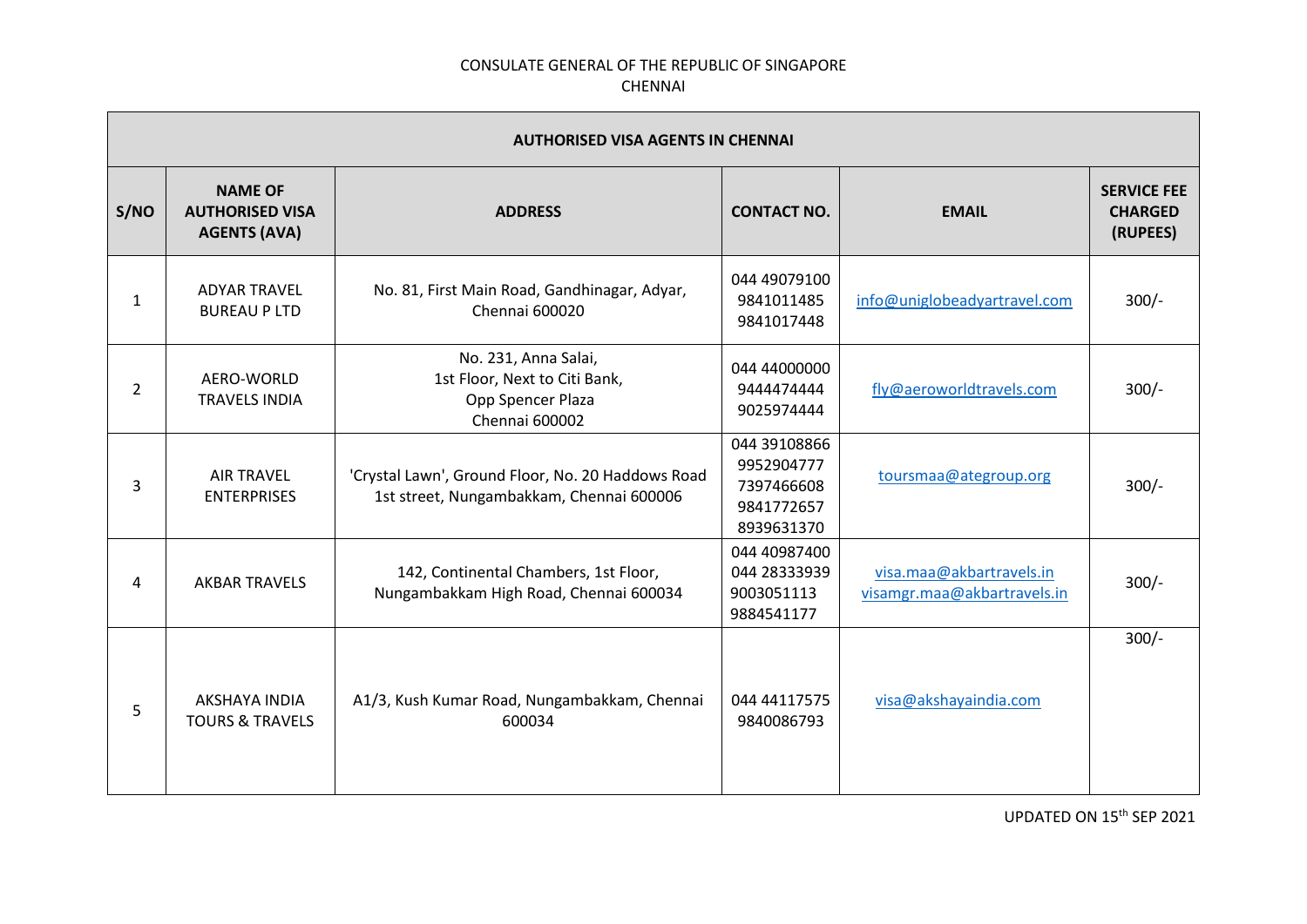|                | <b>AUTHORISED VISA AGENTS IN CHENNAI</b>                        |                                                                                |                                                            |                                                            |                                                  |  |
|----------------|-----------------------------------------------------------------|--------------------------------------------------------------------------------|------------------------------------------------------------|------------------------------------------------------------|--------------------------------------------------|--|
| S/NO           | <b>NAME OF</b><br><b>AUTHORISED VISA</b><br><b>AGENTS (AVA)</b> | <b>ADDRESS</b>                                                                 | <b>CONTACT NO.</b>                                         | <b>EMAIL</b>                                               | <b>SERVICE FEE</b><br><b>CHARGED</b><br>(RUPEES) |  |
| 6              | <b>ALEEF TRAVEL</b><br><b>SERVICE</b>                           | Old No.76 New No 157,<br>Angappa Street, 2nd Floor,<br>Mannady, Chennai 600001 | 044 42161116<br>044 25244179<br>9840786142<br>9840787141   | aleeftravels@gmail.com                                     | $300/-$                                          |  |
| $\overline{7}$ | <b>ARUNLEKHA TRAVELS</b>                                        | 20, Club Road East, Shenoy Nagar, Chennai 30                                   | 044 26642874<br>9940017616                                 | arunlekhatravel@yahoo.co.in<br>arunlekhatravel@hotmail.com | $300/-$                                          |  |
| 8              | <b>CASIO AIR TRAVELS</b><br>PTD LTD                             | No 29, II Floor 343, Triplicane High Road, Chennai<br>600005                   | 044 28589393<br>044 28589394<br>9841099104                 | casioairtravells@yahoo.com                                 | $300/-$                                          |  |
| 9              | <b>DEEPA TRAVELS</b><br>(MADRAS)                                | No 3 Sardar Patel Road, Adyar, Chennai 600020                                  | 044 42117787<br>044 24450086<br>044 42115252<br>9841035055 | deepatravels@hotmail.com                                   | $300/-$                                          |  |
| 10             | <b>DIANA WORLD</b><br>TRAVEL PVT LTD                            | 'Ceebros Centre' No 39/45, Montieth Road, Egmore,<br><b>Chennai 600008</b>     | 044 42084020<br>044 28525497<br>9840654254                 | dianaworld@vsnl.com<br>travel@diana.in                     | $300/-$                                          |  |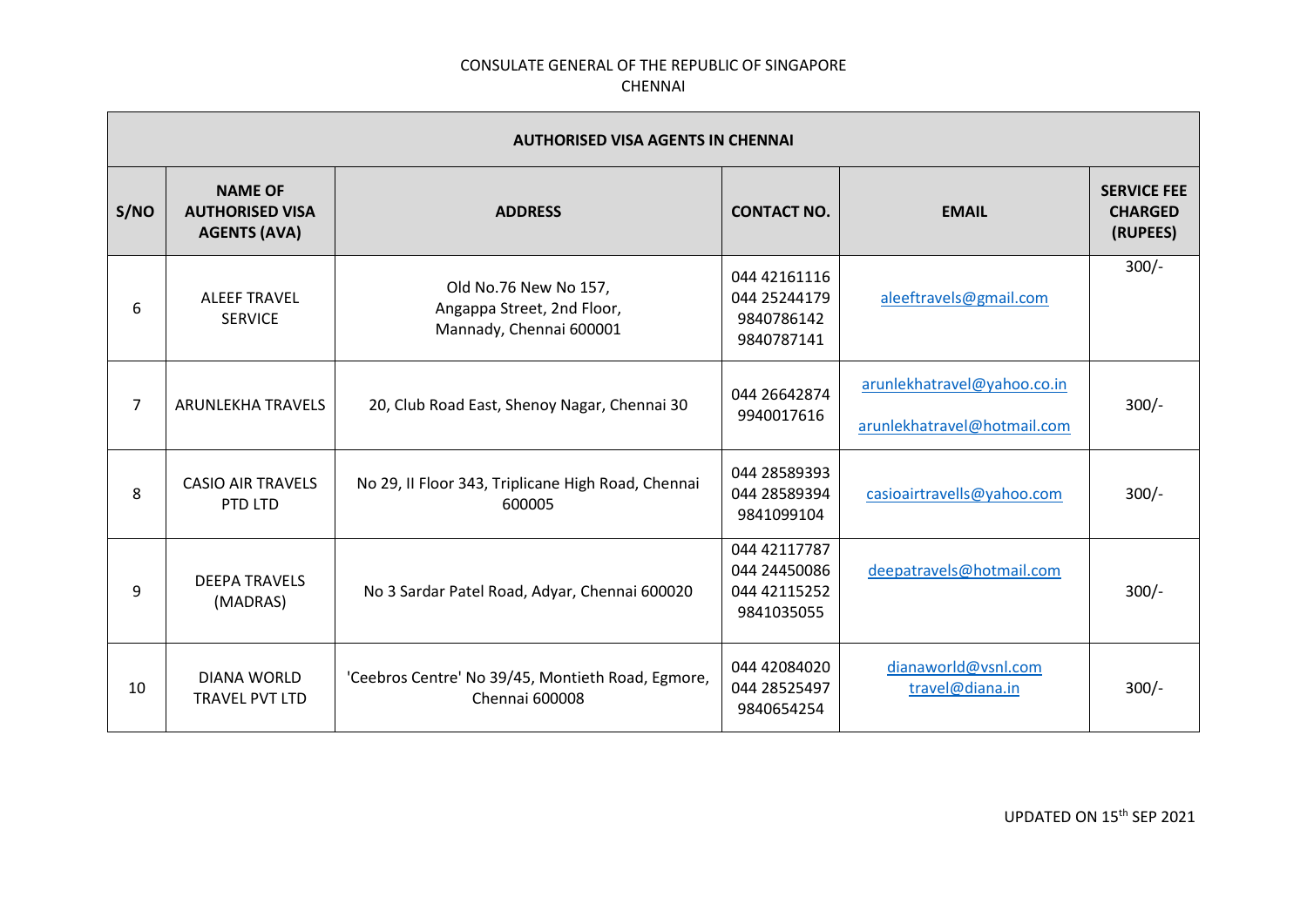|      | AUTHORISED VISA AGENTS IN CHENNAI                               |                                                                                            |                                                                          |                                           |                                                  |  |
|------|-----------------------------------------------------------------|--------------------------------------------------------------------------------------------|--------------------------------------------------------------------------|-------------------------------------------|--------------------------------------------------|--|
| S/NO | <b>NAME OF</b><br><b>AUTHORISED VISA</b><br><b>AGENTS (AVA)</b> | <b>ADDRESS</b>                                                                             | <b>CONTACT NO.</b>                                                       | <b>EMAIL</b>                              | <b>SERVICE FEE</b><br><b>CHARGED</b><br>(RUPEES) |  |
| 11   | <b>EAST COAST TOURS</b>                                         | OEC Complex, New No 231 (Old No 111) 2ND Floor<br>Linghi Chetty Street, Chennai 600001     | 044 25260040<br>044 25260004<br>044 42133388<br>9840995457<br>8190011000 | eastcoasttours1@gmail.com                 | $300/-$                                          |  |
| 12   | <b>EMBASSY TRAVELS</b>                                          | No.23, Thanikachalam road, T.Nagar, Chennai<br>600017                                      | 044 42258881<br>044 42258882<br>044 42258883<br>9840073366<br>9840471127 | info@embassy-travels.com                  | $300/-$                                          |  |
| 13   | <b>FCM TRAVEL</b><br><b>SOLUTIONS (IND) P</b><br><b>LTD</b>     | Raheja Towers, 101, Omega Wing, 1st Floor, 177,<br>Anna Salai, Chennai 600002              | $044 -$<br>40901578<br>9840957559                                        | Manigandan.jayachandran@in<br>.fcm.travel | $300/-$                                          |  |
| 14   | <b>FOURWAYS TRAVEL</b><br>& TOURS                               | Sakthi Towers, Old No.766, New No.178, 3rd Floor,<br>2nd Phase, Anna Salai, Chennai 600002 | 044 28559091<br>9841111622<br>9941013610                                 | chennaifourways@gmail.com                 | $300/-$                                          |  |
| 15   | <b>FRIENDS AGENCY</b>                                           | Hotel Singapore Complex, No 20, Kennet Lane,<br>Egmore, Chennai 600008                     | 044 42690715<br>044 28192757<br>9884079760                               | friends agency@yahoo.com                  | $300/-$                                          |  |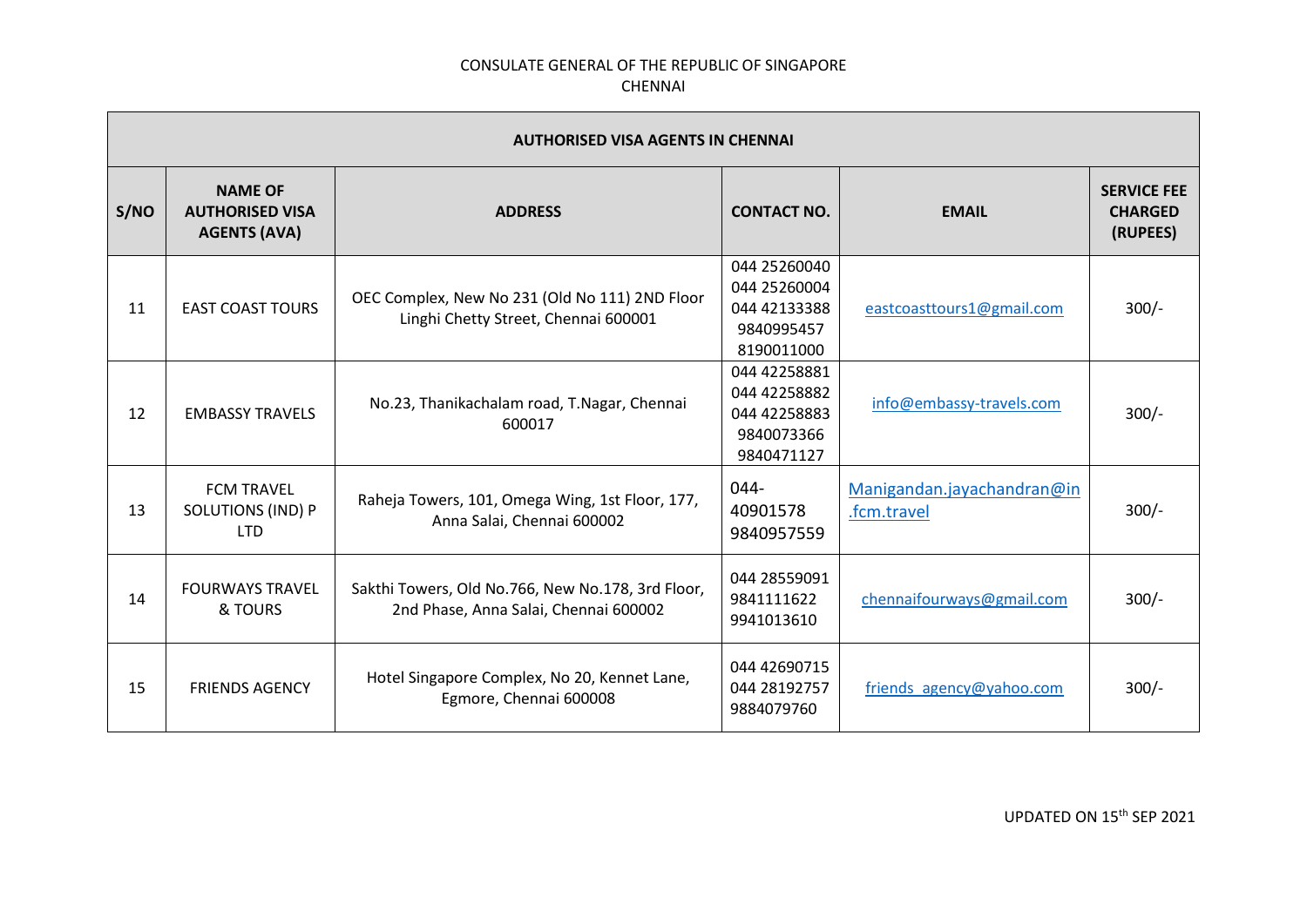|      | <b>AUTHORISED VISA AGENTS IN CHENNAI</b>                        |                                                                                                                      |                                                            |                                                   |                                                  |  |
|------|-----------------------------------------------------------------|----------------------------------------------------------------------------------------------------------------------|------------------------------------------------------------|---------------------------------------------------|--------------------------------------------------|--|
| S/NO | <b>NAME OF</b><br><b>AUTHORISED VISA</b><br><b>AGENTS (AVA)</b> | <b>ADDRESS</b>                                                                                                       | <b>CONTACT NO.</b>                                         | <b>EMAIL</b>                                      | <b>SERVICE FEE</b><br><b>CHARGED</b><br>(RUPEES) |  |
| 16   | <b>GREAT WINGS</b><br><b>TRAVELS P LTD</b>                      | Hotel Ambassador Pallava, Shop No. 1,<br>No. 30 Montieth Road, Egmore, Chennai 600008                                | 044 42147786<br>044 42638056<br>044 42638057<br>9443314478 | greatwings maa@yahoo.com                          | $300/-$                                          |  |
| 17   | <b>IND TRUST TRAVELS</b><br>& CARGO<br>P LTD                    | Balaji Towers No 9/10, Thiru Vi Ka Road, 2 <sup>nd</sup> floor<br>(Opp. Sathyam theatre), Royapettah, Chennai 600014 | 044 28551281<br>044 28511328<br>95001 24661<br>98404 46661 | indtrusttravels@gmail.com                         | $300/-$                                          |  |
| 18   | <b>INTERNATIONAL</b><br><b>TRAVEL HOUSE</b>                     | Tarapore Towers, 826, Anna Salai, Chennai 600002                                                                     | 044 43970000<br>044 43970100<br>9962077661                 | visamaa@ith.co.in<br>skrishnan@ith.co.in          | $300/-$                                          |  |
| 19   | <b>KERALA TRAVELS</b><br><b>INTERSERVE</b><br><b>LTD</b>        | 55, Montieth Road, 1st Floor, C3, Embassy Towers,<br>Egmore, Chennai 600008                                          | 044 28411208<br>9841059000<br>9841043263                   | raju@ktinterserve.com<br>chennai@ktinterserve.com | $300/-$                                          |  |
| 20   | <b>LAKSHMI TRAVEL</b><br><b>AGENCY</b><br>(TRICHY)              | No 42/4, Sindur Plaza, 1st<br>Floor Montieth Road, Egmore,<br>Chennai 600008                                         | 044 28554694<br>044 28586374<br>9884456155                 | try Ita@yahoo.com                                 | $300/-$                                          |  |
| 21   | <b>MAANAS SAROVER</b><br><b>TOURS</b>                           | New No 72, 2 <sup>nd</sup> Floor, Halls Road, Egmore, Chennai<br>600008                                              | 044 42638486<br>044 42148398<br>044 42145703<br>9840067994 | maanassarover@hotmail.com                         | $300/-$                                          |  |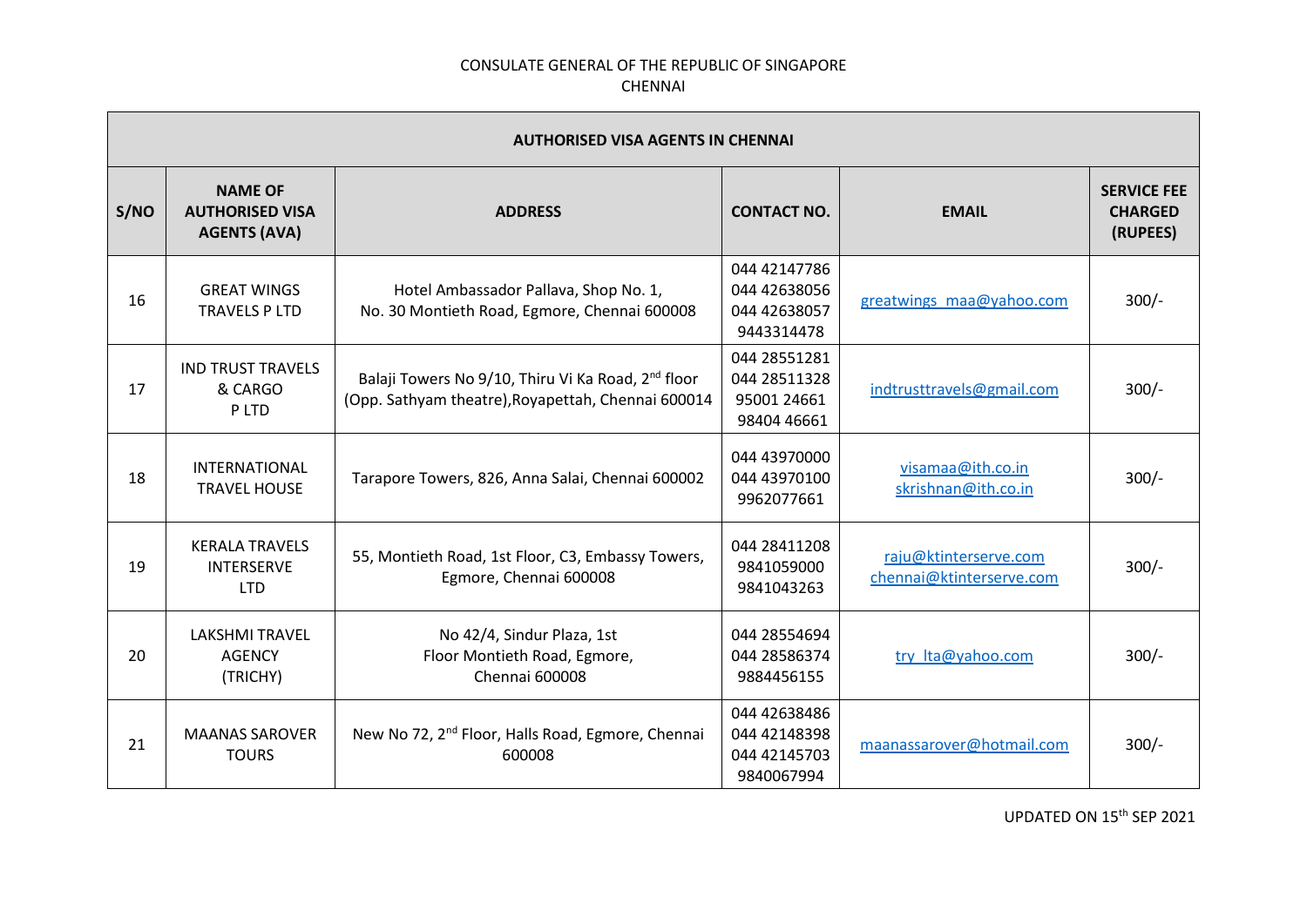|      | <b>AUTHORISED VISA AGENTS IN CHENNAI</b>                        |                                                                                         |                                                                        |                                                     |                                                  |  |
|------|-----------------------------------------------------------------|-----------------------------------------------------------------------------------------|------------------------------------------------------------------------|-----------------------------------------------------|--------------------------------------------------|--|
| S/NO | <b>NAME OF</b><br><b>AUTHORISED VISA</b><br><b>AGENTS (AVA)</b> | <b>ADDRESS</b>                                                                          | <b>CONTACT NO.</b>                                                     | <b>EMAIL</b>                                        | <b>SERVICE FEE</b><br><b>CHARGED</b><br>(RUPEES) |  |
| 22   | <b>MADURA TRAVEL</b><br><b>SERVICE</b>                          | New No 25/3<br>Gandhi Irwin Road, Egmore, Chennai 600008                                | 044 28192002<br>9841078675<br>9092949494<br>9841078675                 | india@maduratravel.com<br>sriharan@maduratravel.com | $300/-$                                          |  |
| 23   | <b>MAGELLAN TRAVEL</b><br><b>SERVICES</b>                       | G.C, 'Asirwad', 3 McNichols Road<br>Chetpet, Chennai 600031                             | 044 28363747<br>044 28363217<br>9840353016                             | info@magellan.net.in                                | $300/-$                                          |  |
| 24   | <b>NEW SUN</b><br>INTERNATIONAL<br><b>TRAVEL AGENCY</b>         | 17, 1st Avenue, Ground Floor,<br>Ashok Nagar, Chennai 600083                            | 044 23719671<br>044 23719673<br>9677009674<br>9677009672<br>9677009673 | nsivisa@yahoo.com                                   | $300/-$                                          |  |
| 25   | <b>ORVILLE TRAVEL</b><br><b>SERVICES</b>                        | 10, Taas Mahal Montieth Road<br>Egmore, Chennai 600008                                  | 044 28587001<br>044 28587002<br>9841188411                             | orvilletravel@yahoo.com                             | $300/-$                                          |  |
| 26   | <b>PEGASUS TRAVELS &amp;</b><br><b>TOURS PLTD</b>               | Elcanso Building, 1st Floor, 10<br>Casa Major Road, Egmore,<br>Chennai 600008           | 044 28193889<br>044 28192714<br>9841018235<br>9841007068               | pegvisa@gmail.com                                   | $300/-$                                          |  |
| 27   | <b>PREVEEN AIR</b><br><b>TRAVELS</b>                            | Preveen Towers,<br>First Floor, No.42/39, P. P. Street, Anna Salai,<br>Chennai - 600086 | 044 24322472<br>/73/74/75<br>9940144208<br>86810 77766                 | preveenair@gmail.com                                | $300/-$                                          |  |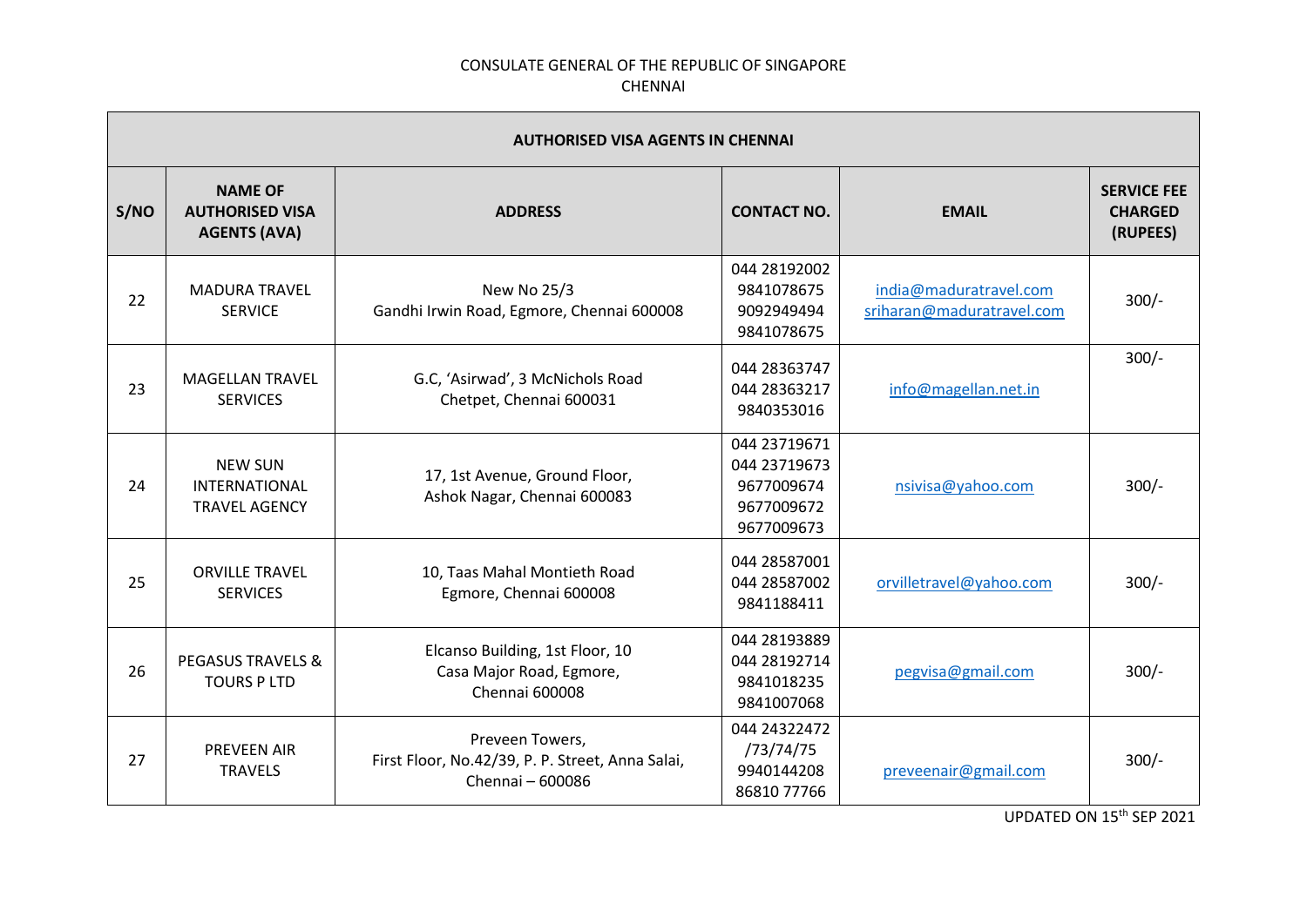|      | <b>AUTHORISED VISA AGENTS IN CHENNAI</b>                        |                                                                                  |                                                                          |                           |                                                  |  |
|------|-----------------------------------------------------------------|----------------------------------------------------------------------------------|--------------------------------------------------------------------------|---------------------------|--------------------------------------------------|--|
| S/NO | <b>NAME OF</b><br><b>AUTHORISED VISA</b><br><b>AGENTS (AVA)</b> | <b>ADDRESS</b>                                                                   | <b>CONTACT NO.</b>                                                       | <b>EMAIL</b>              | <b>SERVICE FEE</b><br><b>CHARGED</b><br>(RUPEES) |  |
| 28   | <b>RIYA TRAVEL &amp;</b><br><b>TOURS</b>                        | T9, 3rd Floor, Alsa Mall, Montieth Road,<br>Egmore, Chennai 600008               | 044 61608080<br>9940638806<br>9500057005                                 | info.maa@riya.travel      | $300/-$                                          |  |
| 29   | SAFIYA TRAVEL<br><b>SERVICES</b>                                | C M Plaza, Old No. 34, Harris Road<br>Pudupet Chennai 600002                     | 044 28516162<br>9840045666<br>9444013207                                 | niztravel@gmail.com       | $300/-$                                          |  |
| 30   | <b>SILVER SKIES</b><br><b>INTERNATIONAL</b>                     | 15 Deshbandu Plaza, 47 Whites Road, Royapettah,<br>Chennai 600014                | 044 28511866<br>044 28515192<br>044 48539820<br>9840071981<br>9840960702 | silskies@hotmail.com      | $300/-$                                          |  |
| 31   | <b>SKYLINK AIR TRAVELS</b><br>$(P)$ LTD                         | No. 19 Dera Venkatasamy Street Chepauk, Triplicane,<br>Chennai 600005            | 044 42108699<br>044 28518341<br>94450 89621<br>74016 95587               | skylink1987@gmail.com     | $300/-$                                          |  |
| 32   | <b>STAR ASIA TOURS &amp;</b><br><b>TRAVELS</b>                  | No 17/1, P V Rajamannar Salai, Vijayaragavapuram,<br>Saligramam, Chennai 600093. | 044 45588987<br>9884153358<br>9884462786                                 | starasiatours@yahoo.co.in | $300/-$                                          |  |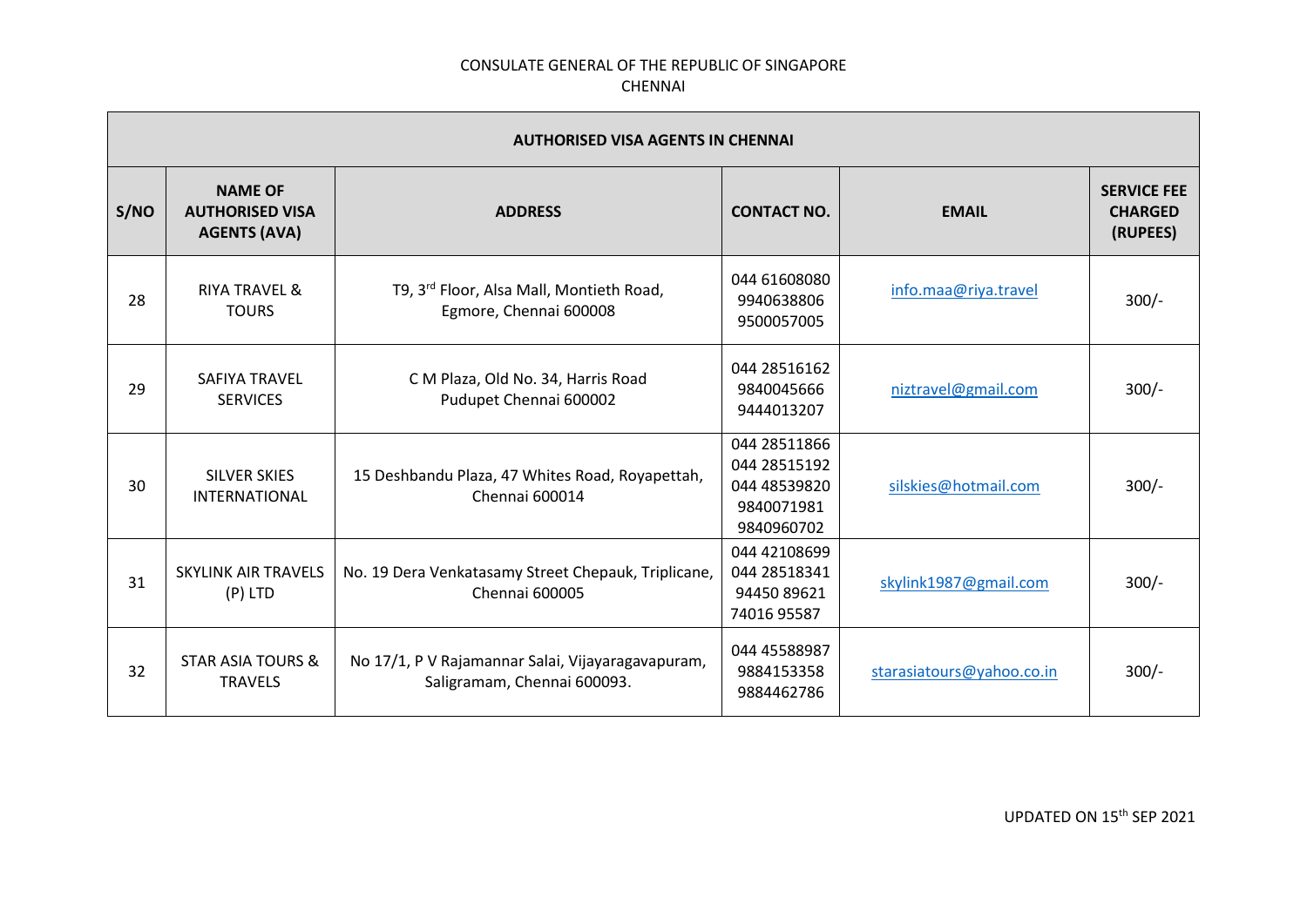|      | <b>AUTHORISED VISA AGENTS IN CHENNAI</b>                        |                                                                                                      |                                                                          |                                                              |                                                  |  |
|------|-----------------------------------------------------------------|------------------------------------------------------------------------------------------------------|--------------------------------------------------------------------------|--------------------------------------------------------------|--------------------------------------------------|--|
| S/NO | <b>NAME OF</b><br><b>AUTHORISED VISA</b><br><b>AGENTS (AVA)</b> | <b>ADDRESS</b>                                                                                       | <b>CONTACT NO.</b>                                                       | <b>EMAIL</b>                                                 | <b>SERVICE FEE</b><br><b>CHARGED</b><br>(RUPEES) |  |
| 33   | THOMAS COOK VISA<br>SERVICES (I) LTD                            | No.43/19, South Boag Road, Chevalier Shivaji<br>Ganesan Road, Chennai 600017                         | 044<br>40825224/25/<br>26/27/28/29/<br>30<br>98400 25038                 | Thomas.Periyasamy@tcvsil.com<br>Channa.viradhya@tcvsil.com   | $300/-$                                          |  |
| 34   | <b>TRAVEL AIR MADRAS</b><br>P LTD                               | 16, Aarti Chambers, 189, Mount Road,<br>Chennai 600006                                               | 044 28521623<br>044 28512158<br>044 28523095<br>9841580851<br>8939631370 | visa@travelairmadras.com                                     | $300/-$                                          |  |
| 35   | <b>TRAVEL EXCHANGE</b><br><b>INDIA</b>                          | 29, C P Ramasamy Road,<br>Alwarpet, Chennai 600 018.                                                 | 044 24985533<br>99629 92890<br>9841400144                                | lathanath11@gmail.com<br>info@travelexchangeindia.com        | $300/-$                                          |  |
| 36   | <b>TRAVEL KNIGHTS P</b><br><b>LTD</b>                           | 571/1 'C' Block (Inside Planet Grand<br>Hotel Campus) D.M.S Mount road,<br>Teynampet, Chennai 600018 | 044 24321493<br>044 24321473<br>9841056610                               | travelknights1359@gmail.com                                  | $300/-$                                          |  |
| 37   | <b>TRAVEL VISA XPERTS</b><br>P LTD                              | No. 245, Fountain Plaza 2 <sup>nd</sup> Floor<br>Pantheon Road, Egmore<br>Chennai 600008             | 044 48633934<br>9884047034<br>9880198011                                 | ashok87_shetty@rediffmail.com<br>karthik@travelvisaxperts.in | $300/-$                                          |  |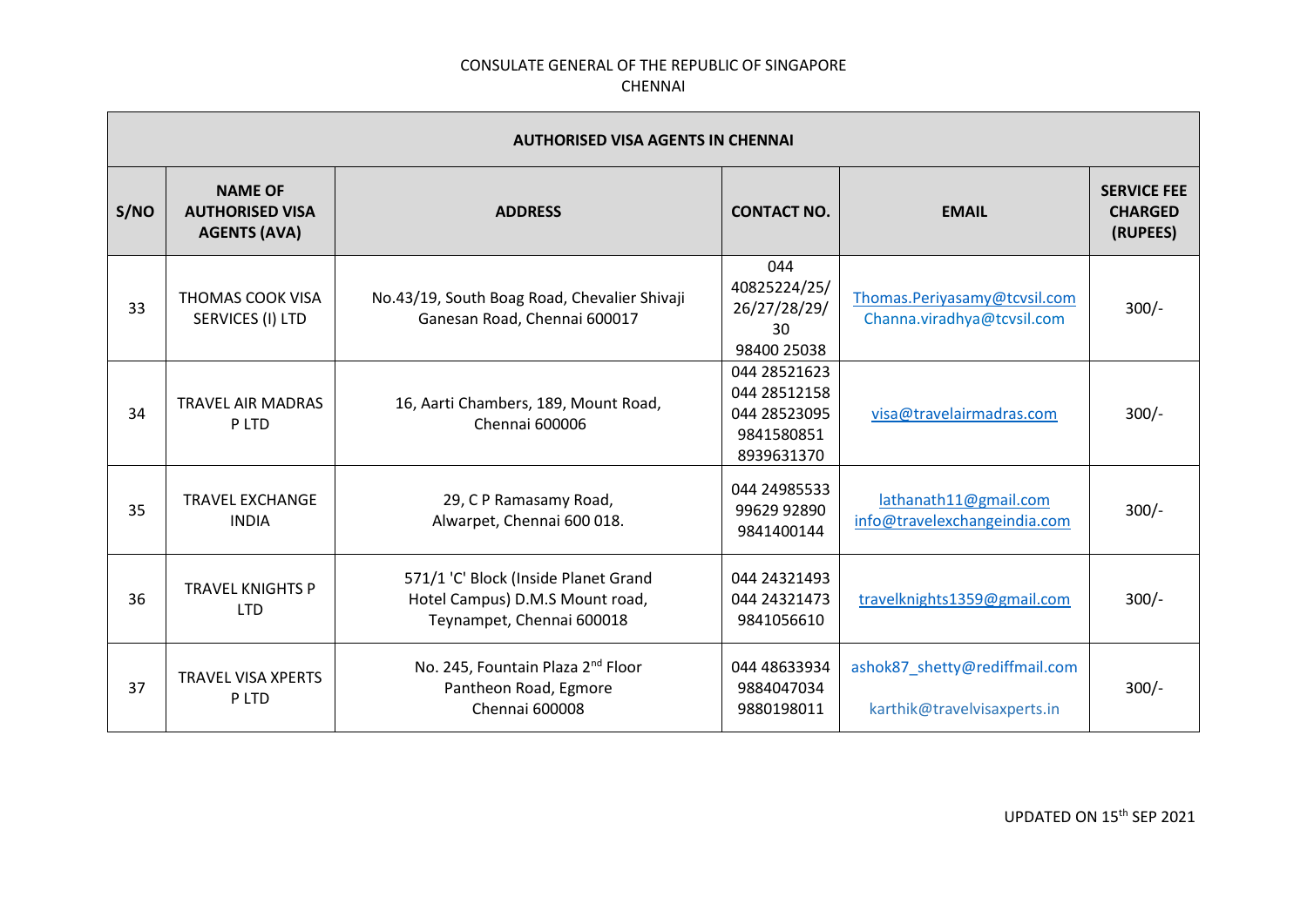|      | <b>AUTHORISED VISA AGENTS IN CHENNAI</b>                        |                                                                                                                    |                                            |                         |                                                  |  |  |
|------|-----------------------------------------------------------------|--------------------------------------------------------------------------------------------------------------------|--------------------------------------------|-------------------------|--------------------------------------------------|--|--|
| S/NO | <b>NAME OF</b><br><b>AUTHORISED VISA</b><br><b>AGENTS (AVA)</b> | <b>ADDRESS</b>                                                                                                     | <b>CONTACT NO.</b>                         | <b>EMAIL</b>            | <b>SERVICE FEE</b><br><b>CHARGED</b><br>(RUPEES) |  |  |
| 38   | <b>TT SERVICES</b>                                              | 1A, First Floor, Vadhiraja Centre, 351 Avvai<br>Shanmugam Road, Gopalapuram (opp. Geetha<br>Bhavan) Chennai 600086 | 044 42027226<br>044 43512623<br>9841038579 | vfwchennai@ttsvisas.com | $300/-$                                          |  |  |
| 39   | <b>UDAYAM AIR</b><br><b>TRAVELS</b>                             | 570, Mount Road, (opp. DMS Building) Teynampet,<br>Chennai 600018                                                  | 044 24359495<br>044 24359496<br>9894999242 | uatmaa@yahoo.com        | $300/-$                                          |  |  |
| 40   | UNITED VISA<br><b>SERVICES</b>                                  | Shop No 8, 1st Floor, Sindhur Plaza,<br>42, Montieth Road, Egmore,<br>Chennai 600008                               | 044 28526176<br>044 30286172<br>9841772657 | unitedvisa@uvs.co.in    | $300/-$                                          |  |  |

| <b>AUTHORISED VISA AGENTS IN BENGALURU</b> |                                                                 |                |                    |              |                                                  |
|--------------------------------------------|-----------------------------------------------------------------|----------------|--------------------|--------------|--------------------------------------------------|
| S/NO                                       | <b>NAME OF</b><br><b>AUTHORISED VISA</b><br><b>AGENTS (AVA)</b> | <b>ADDRESS</b> | <b>CONTACT NO.</b> | <b>EMAIL</b> | <b>SERVICE FEE</b><br><b>CHARGED</b><br>(RUPEES) |